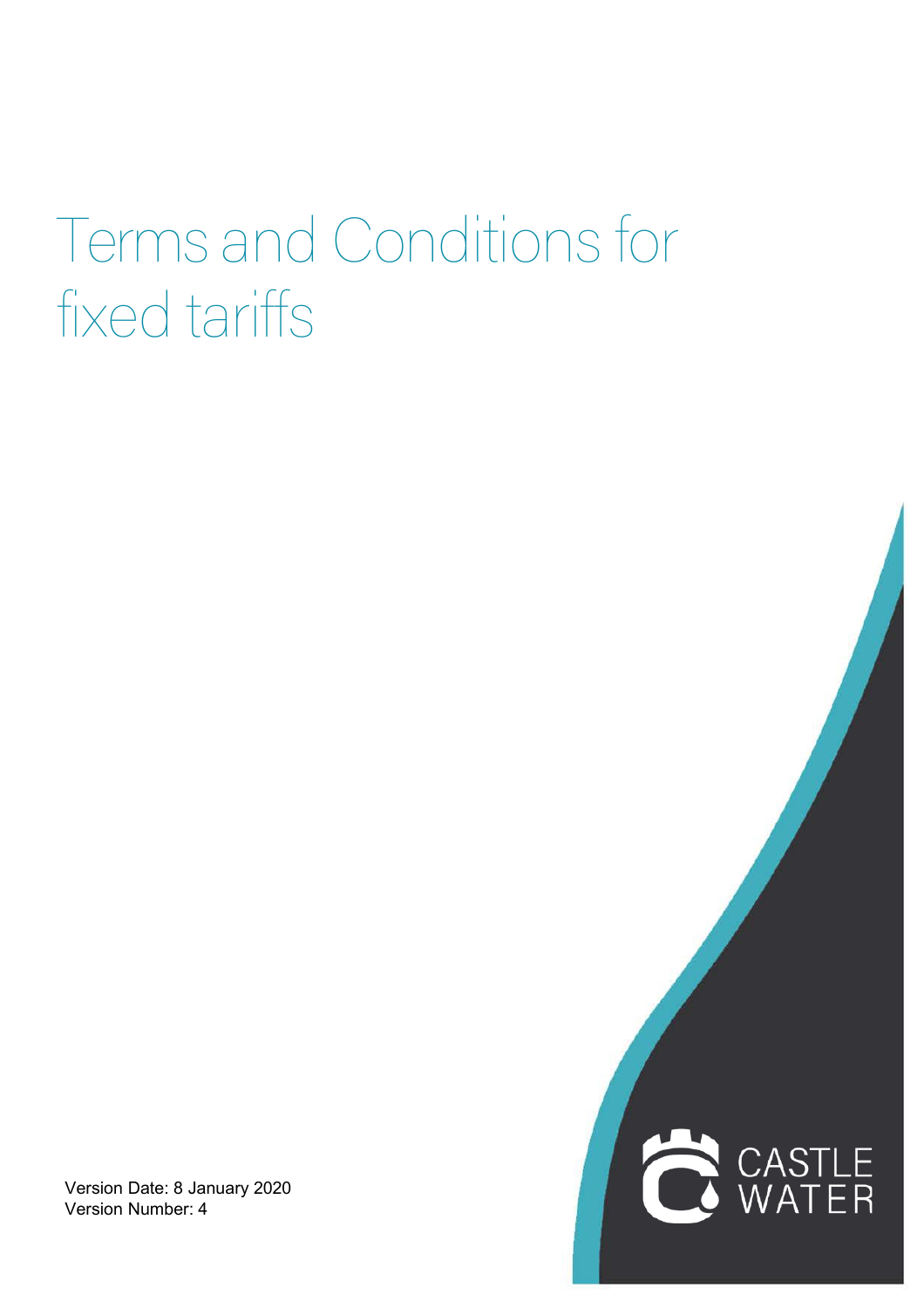## 1 Definitions

- 1.1 In these terms and conditions, the following words and expressions shall have the following meanings:
	- 1.1.1 "Applicable Margin" means:
		- (a) where the Customer has agreed with CWL a Contract Term of 24 months, 7.5% per annum;
		- (b) where the Customer has agreed with CWL a Contract Term of 36 months, 5% per annum; or
	- 1.1.2 "Charges" means the charges for the provision of the Services in accordance with these Terms and Conditions, the relevant Scheme of Charges and the NationalScheme;
	- 1.1.3 Contract Term means the period commencing on the Effective Date during which the Customer and CWL have agreed that CWL will provide the Services to the Customer at the Relevant Premises as set out in the Quote;
	- 1.1.4 "Customer" means a party occupying non-household premises which has entered into an agreement with CWL for the provision of the Services;
	- 1.1.5 "CWL" means Castle Water Limited a limited company registered in Scotland with company number SC475583, with its registered office at 1 Boat Brae, Rattray, Blairgowrie, PH10 7BH and licensed by Ofwat to provide water and waste services in England;
	- 1.1.6 "Effective Date means:
		- Where prior to the date of accepting the Quote, CWL is providing the Services to the Customer at the Relevant Premises, the date of the acceptance of the Quote by the Customer; or
		- Where prior to the date of accepting the Quote, CWL is not providing the Services to the Customer at the Relevant Premises, the date on which the Relevant Premises are transferred to CWL of CMOS;
	- 1.1.7 "Fixed Tariff" means the fixed tariff for unit costs for the Services which shall be calculated at a rate being aggregate of (a) the relevant wholesale charges for the Relevant Premises as set out in the relevant Scheme of Charges as at the date of the Quote and (b) the Applicable Margin;
	- 1.1.8 "National Scheme" means the document entitled "Scheme of Terms and Conditions for National Customers" of CWL available at www.castlewater.co.uk/info;
	- 1.1.9 "Potential Customer" means a party which has sought an estimate from CWL for the provision of Services for Relevant Premises pursuant to this scheme of terms and conditions;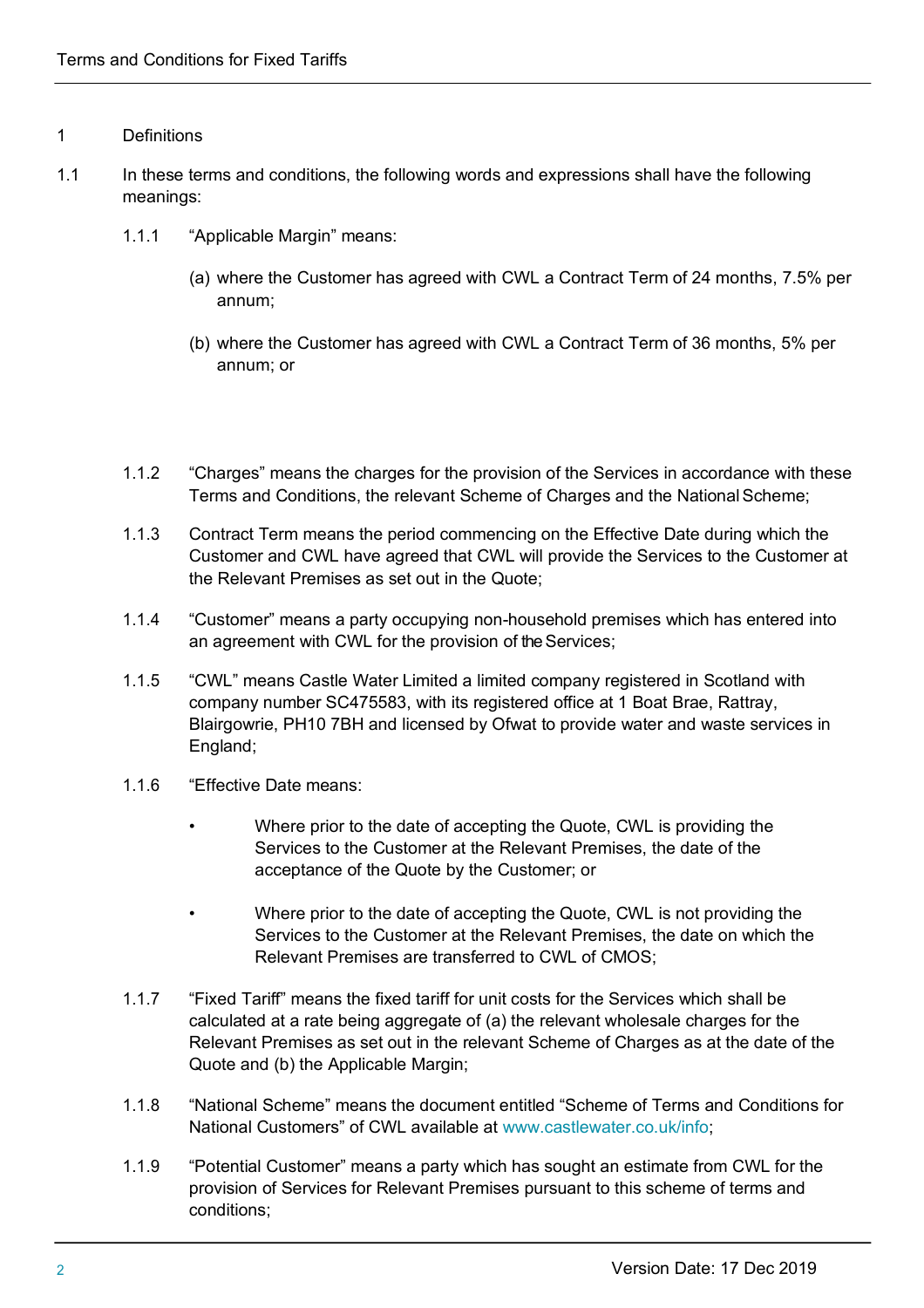- 1.1.10 "Quote" means the quotation for the provision of the Services to the Customer at the Relevant Premises as prepare by CWL;
- 1.1.11 "Relevant Premises" means the non -household premises in respect of which a Potential Customer has sought a quote for the provision of Services by CWL;
- 1.1.12 "Scheme of Charges" means the scheme of charges for the relevant Wholesale Supplier for area in which the Customer's premises are located which is available at www.castlewater.co.uk/info;
- 1.1.13 "Services" means water supply and/or waste retail services pursuant to the Water Industry Act 1991.
- 1.2 Capitalised words and expressions shall bear the same meaning given to them in the National Scheme.
- 1.3 The Terms and Conditions are supplemental to and to be read in conjunction with the National Scheme.
- 1.4 Where these Terms & Conditions differ from or conflict with the National Scheme, these Terms & Conditions shall take precedence. Otherwise, the National Scheme remain in full force and effect and on the basis upon which we contract with you.
- 2 Offer
- 2.1 CWL shall maintain offer to provide the Services to the Customer at the Relevant Premises at the Fixed Tariff in accordance with these Terms and Conditions. For the avoidance of doubt the Fixed Tariff shall only fix the unit costs of any Services and the Charges shall be calculated in accordance with the consumption of services recorded at or reasonably estimated at the Relevant Premises.
- 2.2 Any Quote is an estimate based on the information provided by the Potential Customer and available data on the Central Market Operating System ("CMOS"). Where any of the rating base values are absent from CMOS, the Quote will be determined using the appropriate default values. The relevant rating base values are as follows:
	- 2.2.1 Surface water and drainage area (m2)
	- 2.2.2 Meter size (mm)
	- 2.2.3 Consumption value per annum (m3/£)
- 2.3 The Quote is subject to variation if:
	- 2.3.1 the Relevant Premises do not correspond to the information maintained within CMOS;
	- 2.3.2 any information provided by the Potential Customer in preparation of a Quote is incorrect; or
	- 2.3.3 the consumption of water at the Relevant Premises is not in accordance with the estimates set out in the quote.
- 2.4 The Fixed Tariff cannot be used in conjunction with any other offer, discount or cashback offered by **CWL**
- 3 Availability
- 3.1 The Fixed Tariff will not be available where the Relevant Premises meet any of the following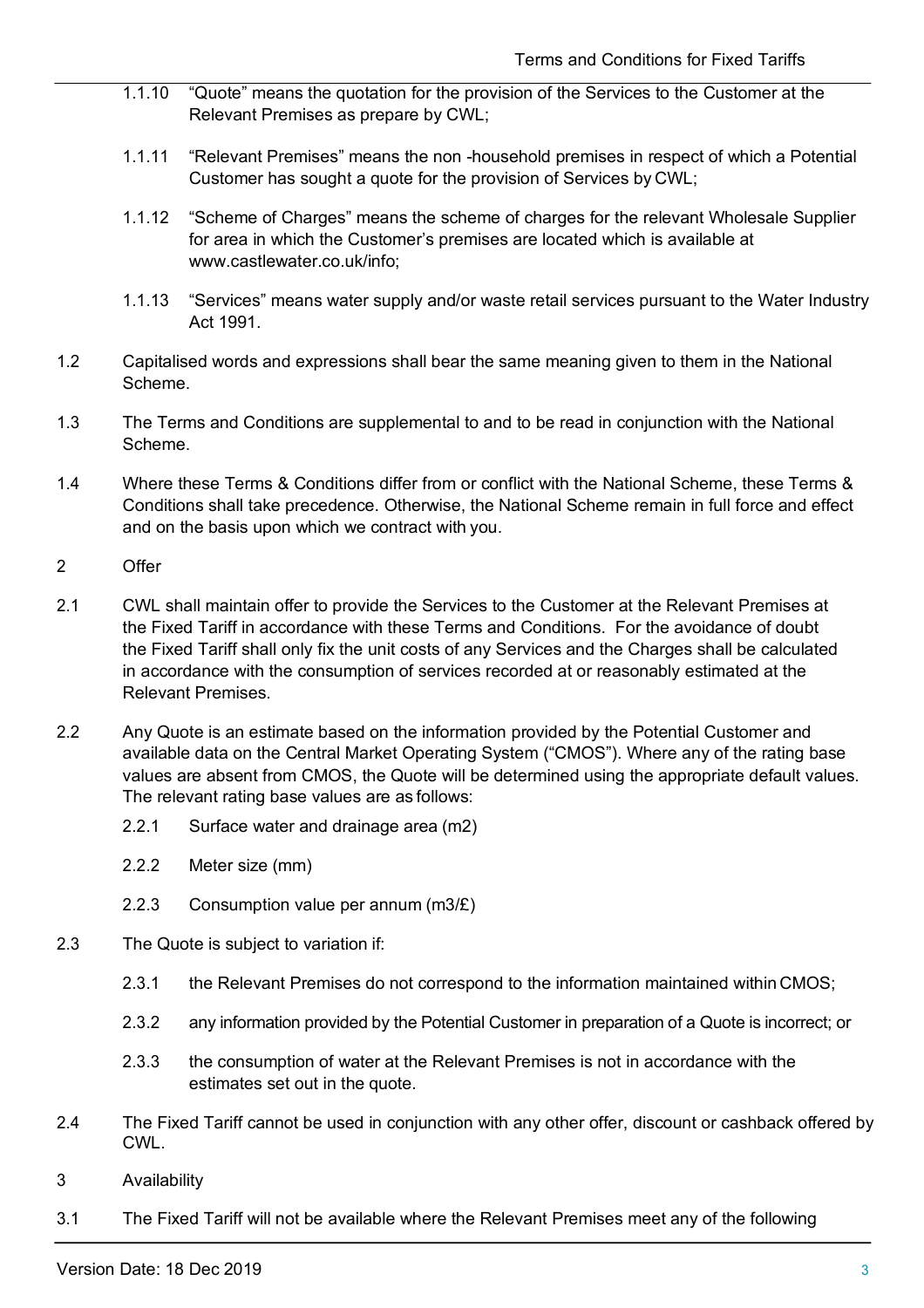## criteria:

- 3.1.1 There are multiple sites;
- 3.1.2 There will be any trade effluent services to be provided; and/or
- 3.1.3 Where a post-code cannot be found on CMOS.
- 3.2 Without prejudice to paragraph3.1,CWLmayprovide quotation for anyRelevantPremises which meet any of the criteria set out in paragraph 3.1. Where a Potential Customer wishes to obtain a quotation in respect of such Relevant Premises, such Potential Customer should contact CWL by email to switch@castlewater.co.uk.
- 4 Contract Commencement and Termination
- 4.1 The Customer and CWL agree that CWL shall provide the Services to the Customer at the Relevant Premises for the Contract Term based on these Terms and Conditions, the National Scheme and the relevant Scheme of Charges.
- 4.2 This Contract will commence on the Effective Date.
- 4.3 This Contract will terminate on the earliest of:
	- 4.3.1 the agreement of alternative contract terms between a Customer and CWL relative to the premises;
	- 4.3.2 the deregistration of the supply point for the Premises on CMOS; or
	- 4.3.3 the final date of the Contract Term.
- 5 Pricing Terms
- 5.1 The Customer shall pay to CWL the Charges for the Services (including relevant disconnection charges) in accordance with the National Scheme.
- 5.2 For the purposes of these terms and conditions, subject to clause 5.3, the Charges for Services will be calculated in accordance with the Fixed Tariff.
- 5.3 The Charges will be subject to adjustment to reflect any changes to or updates in the service components provided at the Relevant Premises including without limitation any additional drainage charges.
- 5.4 The Charges are subject to applicable VAT which the Customer shall be liable to pay CWL.
- 5.5 CWL will provide to the Customer, in advance, an invoice which details their annual charges and a breakdown of monthly billing arrangements. These monthly payments will be taken by Direct Debit only.
- 5.6 The Customer shall pay the Charges monthly by Direct Debit only, on a due date agreed by CWL and the Customer. The Charges must be paid by the Customer within 14 days of the date of the invoice, except where indicated to the contrary in the National Scheme.
- 5.7 All Direct Debit payments made by the Customer to CWL are covered by the Direct Debit Guarantee.
- 5.8 Where any Charges due to CWL are not paid by the Customer within 7 days of the due date, CWL